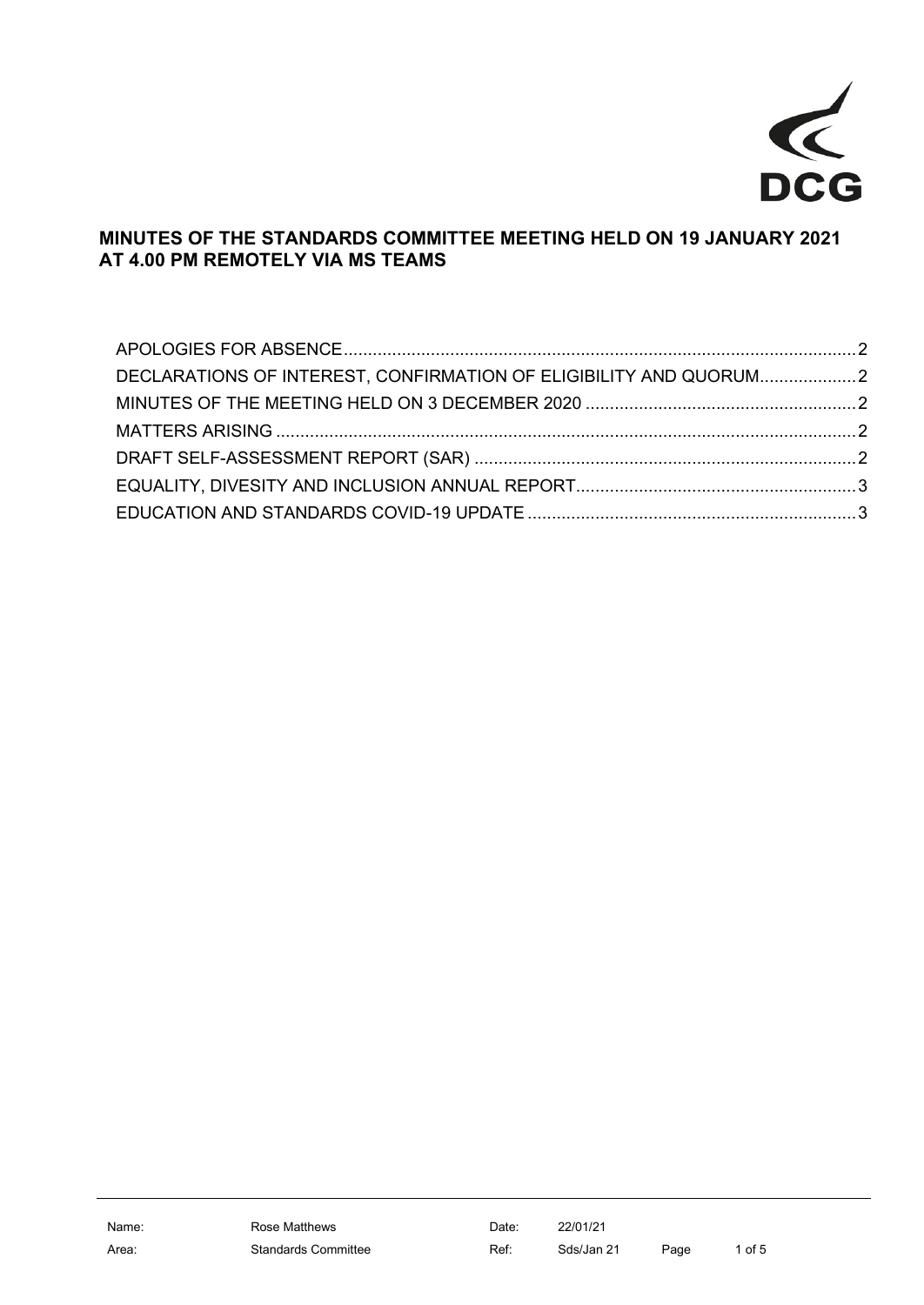

# **MINUTES OF THE STANDARDS COMMITTEE MEETING HELD ON 19 JANUARY 2021 AT 4.00 PM IN REMOTELY VIA MS TEAMS**

## Present: Alan Brady (Chair), Sue Bradley, John Clay, Phil Dover, Graham Schuhmacher,

In attendance: Victoria Cornwell-Lyon, Kate Cox, Aaron Denton, April Hayhurst, Helen Jefferson, Melanie Lanser, Kate Martin, Heather Simcox Rose Matthews (Clerk)

<span id="page-1-4"></span><span id="page-1-3"></span><span id="page-1-2"></span><span id="page-1-1"></span><span id="page-1-0"></span>

|          |                                                                                                                                                                                                                                          | <b>Action</b> | <b>Date</b> |  |
|----------|------------------------------------------------------------------------------------------------------------------------------------------------------------------------------------------------------------------------------------------|---------------|-------------|--|
| 12/20-21 | <b>APOLOGIES FOR ABSENCE</b>                                                                                                                                                                                                             |               |             |  |
|          | Apologies were received from Mandie Stravino.                                                                                                                                                                                            |               |             |  |
| 13/20-21 | DECLARATIONS OF INTEREST, CONFIRMATION OF<br><b>ELIGIBILITY AND QUORUM</b>                                                                                                                                                               |               |             |  |
|          | All members were eligible and the meeting was quorate. There<br>were no new declarations.                                                                                                                                                |               |             |  |
| 14/20-21 | <b>MINUTES OF THE MEETING HELD ON 3 DECEMBER</b><br>2020                                                                                                                                                                                 |               |             |  |
|          | <b>RESOLVED:</b> The minutes of the meeting held on 3 December<br>were formally approved and signed as a true and accurate record.                                                                                                       |               |             |  |
| 15/20-21 | <b>MATTERS ARISING</b>                                                                                                                                                                                                                   |               |             |  |
| 05/20-21 | The Committee Terms of Reference had been updated to<br>reference adult re-skilling and had been approved by the<br>Corporation.                                                                                                         |               |             |  |
| 08/20-21 | The Curriculum and Quality Risk Register would be presented at<br>the next meeting in March at which point the risk ratings after<br>mitigation will be have been reviewed again.                                                        |               |             |  |
| 16/20-21 | DRAFT SELF-ASSESSMENT REPORT (SAR)                                                                                                                                                                                                       |               |             |  |
|          | The Director of Quality and Compliance presented a report<br>summarising the Group Self-Assessment Report for 2019-20.                                                                                                                   |               |             |  |
|          | The judgements from the Ofsted Inspection of 2019 were shared<br>and the key strengths outlined to support the statement that DCG<br>continues to be a 'Good' college with outstanding features.                                         |               |             |  |
|          | Each of the graded areas were discussed and the headline data,<br>key areas of strength, and areas for development under each of<br>the four main headings summarised. (The details of which were<br>contained within the presentation). |               |             |  |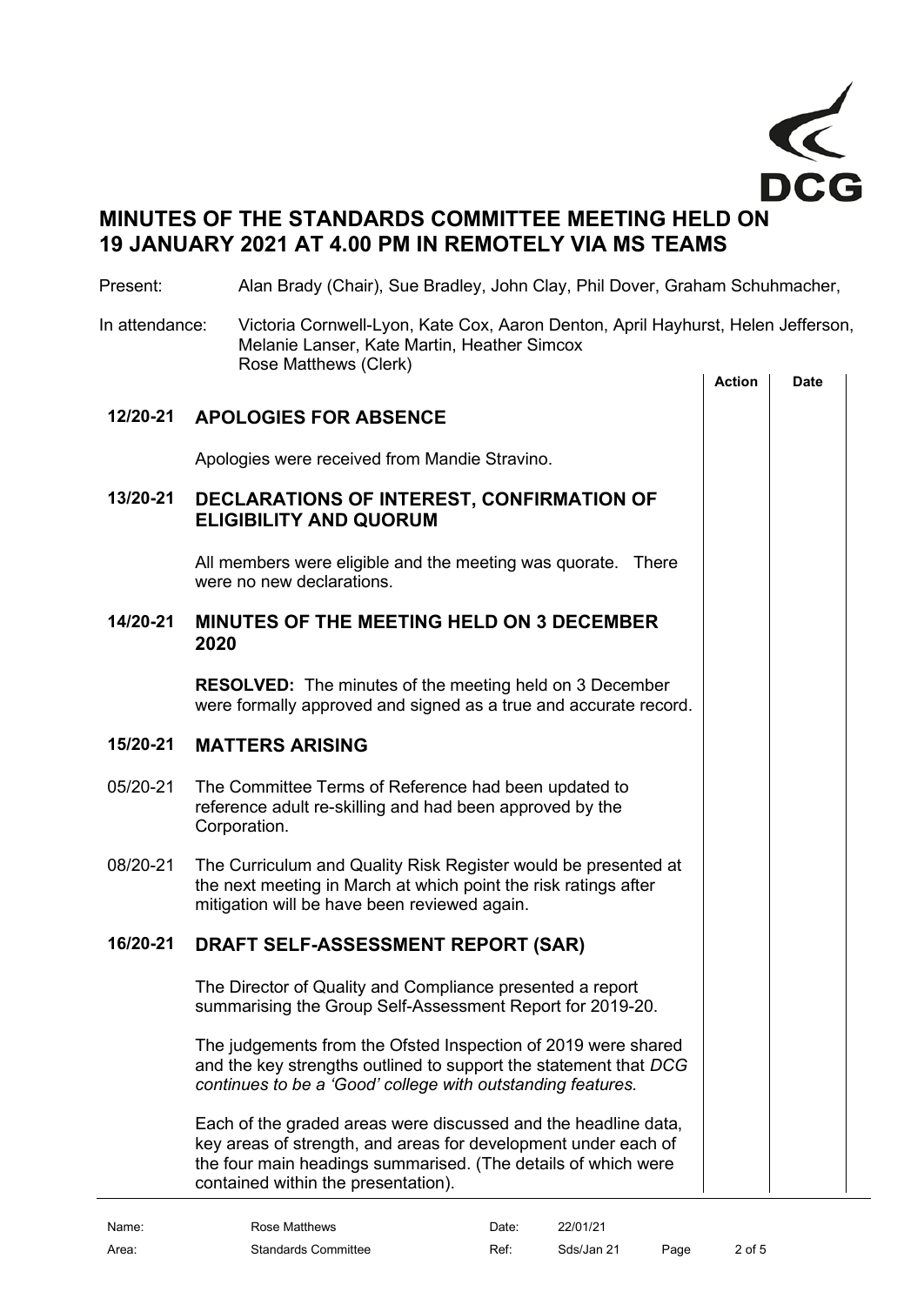Overall Effectiveness – 2 Quality of Education – 2 Behaviour and Attitudes – 2 Personal Development – 2 Leadership and Management – 2 Education Programmes for Young People – 2 Adult Learning Programmes – 2 Apprenticeships – 2 Provision for Students with High Needs - 1

Following on, the areas of focus for the 2020-21 Quality Improvement Plan were presented, along with the key priorities for 2020-21

Members questioned the information presenting to them and discussed in detail with the Leadership Team present.

#### **RECOMMENDED: The Standards Committee recommended the Group SAR for approval at the Corporation meeting to be held on 25 January 2021.**

The Operations Manager at Little Explorers Nursery delivered the Little Explorers Nursery Self-Assessment Report, which was assessed against the Ofsted Early Years' Framework.

Overall effectiveness remained at Grade 1(outstanding), which was the grade awarded at the last Ofsted Inspection. Further details were contained in the presentation.

However, the Nursery had identified some priorities for improvement and these were discussed with Members.

**RECOMMENDED: The Standards Committee recommended the Little Explorers Nursery Self-Assessment Report for approval at the Corporation meeting to be held on 25 January 2021.**

### **17/20-21 EQUALITY, DIVESITY AND INCLUSION ANNUAL REPORT**

<span id="page-2-0"></span>The Equality and Diversity Annual Report was presented by the Head of Behaviour for Learning.

Key headline figures were shared and discussed with Members with full details contained within the Annual Report, covering the employee and student population.

**APPROVED: The Committee approved the Equality, Diversity and Inclusion Annual Report for 2019-20.**

# **18/20-21 EDUCATION AND STANDARDS COVID-19 UPDATE**

<span id="page-2-1"></span>The Committee Chair questioned the impact of the third lockdown.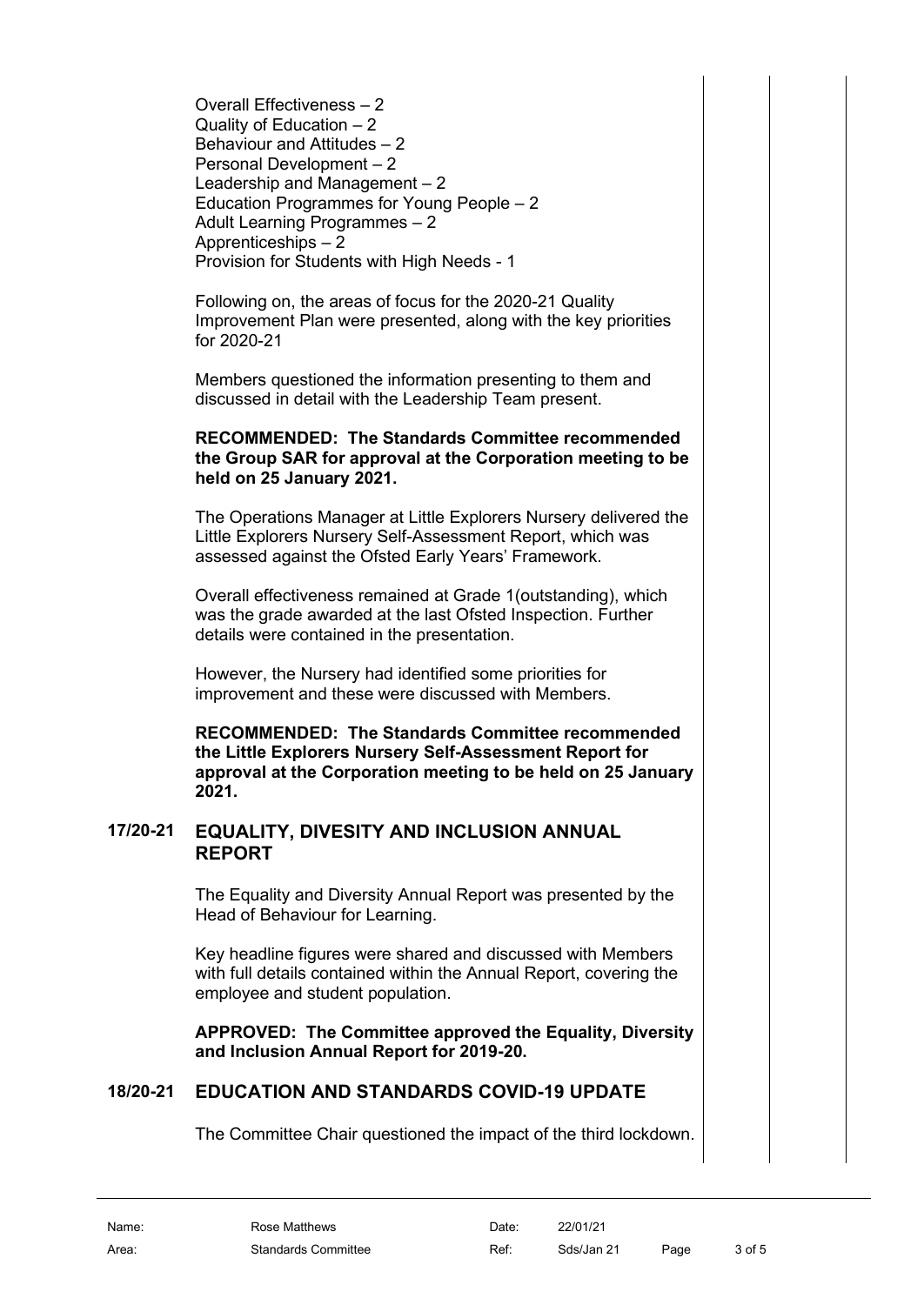The Deputy Chief Executive responded to say the Nursery and the College had adapted well. The majority of teachers had embraced remote learning and the College had remained open. Learner Support had adapted quickly to providing virtual counselling and the Careers Team had supported those school leavers who missed out on guidance from schools. Their work also involved wider engagement with external agencies particularly in relation to vulnerable learners.

The Behaviour for Learning team continued to support students both in College and those working remotely. The situation had driven some of the developments for the year.

The Head of Behaviour for Learning said the team had also coached parents as well as students and positive feedback had been received. Parents had been thankful to speak with a member of the team to provide support.

Sue Bradley, the Safeguarding Link Governor explained the pressures placed on the team from the challenges faced had been discussed at the safeguarding link meetings and the team had moved quickly to support online.

The Director of Teaching, Learning and Academic Research said it was important to note that some students struggle to learn remotely. She said whilst the team monitor those on practical and technical courses, education will have been impacted.

It was noted teachers continued to be observed.

The Deputy Chief Executive said that all the three main sites had remained open with the exception of Ilkeston. Student numbers on site had been low with minimum staff on site.

Those on site had started the lateral flow testing at the Roundhouse and were considering starting with students this week in line with the government guidance of rolling out on mass.

The Committee Chair asked about the impact of the cancelling of the summer exams.

The Vice Principal explained GCSEs would be standardised but the problem was keeping the students motivated.

She explained the Head of the JWC had met with 300 students and parents who were concerned.

Vocational qualifications were more complex with some continuing exams which had good attendance. The majority of students came in for the exams (282). They had prepared and wanted to take them. Even though some colleges had cancelled.

The license to practice courses were a little more complex in terms of delivery.

The Committee Chair went on to question if the Group were planning on taking part in the Ofqual consultation.